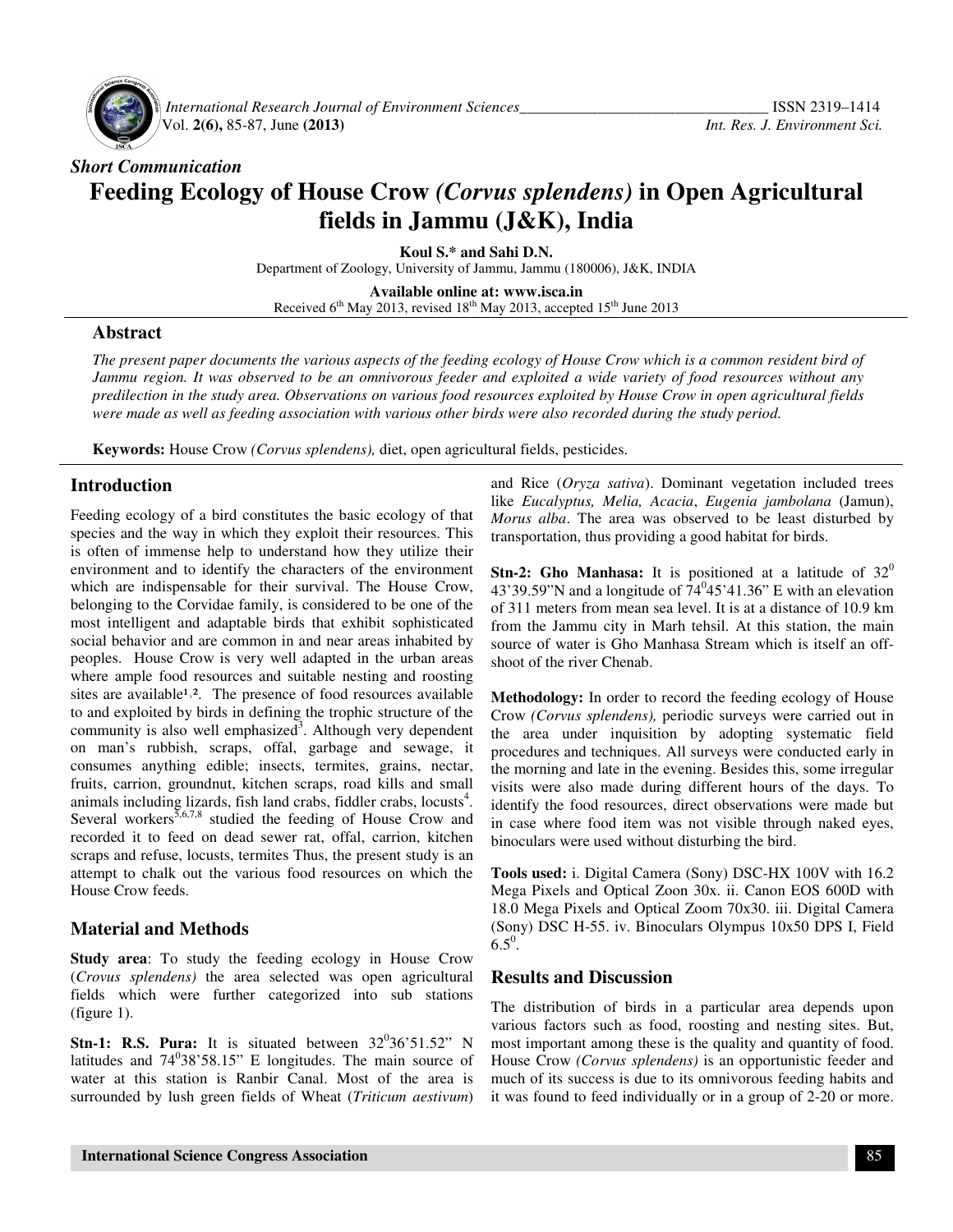#### *International Research Journal of Environment Sciences\_\_\_\_\_\_\_\_\_\_\_\_\_\_\_\_\_\_\_\_\_\_\_\_\_\_\_\_\_\_\_\_\_\_\_\_\_\_\_\_\_\_\_\_\_\_* ISSN 2319–1414 Vol. **2(6),** 85-87, June **(2013)** *Int. Res. J. Environment Sci.*

Large portion of its diet consisted of insects, mollusks, leftover cooked food and carrion. Besides, it was also detected to feed on dead decaying animals thereby playing the role of a scavenger and thus cleaning the environment. Moreover, it was also found to show mutual beahviour with cattle by riding on their backs and providing them relief by feeding on ticks and mites present on their body. Live prey was also seen captured by

House crows. Table 1 shows the list of probable food items eaten by House Crow**.** Plant matter consumed by the specie reflects regional flora of the area in study. Besides, plant and animal matter it was also found to feed on other synthetic or natural matter such as Human excreta, soap, leftover pieces of chips etc. At feeding grounds, it was noted to share the site with the birds enlisted in table 2.



#### **Figure-1 Whole map of study area Table-1**

| 1 apie-1                                                   |  |  |  |
|------------------------------------------------------------|--|--|--|
| List of food items taken by House Crow (Corvus splendens). |  |  |  |

| List of food hems taken by frouse Crow (Corrus spichachs). |                            |                                  |                                        |  |
|------------------------------------------------------------|----------------------------|----------------------------------|----------------------------------------|--|
| S.No                                                       | <b>Plant matter</b>        | <b>Animal matter</b>             | Other Food items (synthetic & natural) |  |
| 1.                                                         | Grains of wheat and rice   | Wasp                             | Cloth washing Soap                     |  |
| 2.                                                         | Bajra                      | Soil insects                     | Paper soap                             |  |
| 3.                                                         | Pulses from drains         | Earthworm                        | <b>Uncooked Rice</b>                   |  |
| 4.                                                         | Fruit of mulberry tree     | Small mollusks                   | Leftover cooked Rice                   |  |
| 5.                                                         | Phalse                     | Small fishes                     | Small pieces from packet of left over  |  |
| 6.                                                         | Seeds from pods of Albizia | Small insects in taken out water | chips                                  |  |
|                                                            | lebbeck                    | hyacinth                         | Cow dung                               |  |
| 7.                                                         | Berries of peepal          | Mites present on body of cattles | Human excreta                          |  |
|                                                            |                            |                                  | Garbage and kitchen refuse             |  |
|                                                            |                            | Eggs of Birds                    | Leftover food from houses              |  |
|                                                            |                            | Chicks of birds                  | Leftover aata                          |  |
|                                                            |                            | Dead squirrel                    | Eatables from garbage                  |  |
|                                                            |                            | Dead rat                         |                                        |  |
|                                                            |                            | Dead mongoose                    |                                        |  |
|                                                            |                            | Dead decaying dog                | Parshad                                |  |
|                                                            |                            | Dead decaying animals            |                                        |  |
|                                                            |                            | Chicks of hens                   |                                        |  |
|                                                            |                            | Bones of animals                 |                                        |  |
|                                                            |                            | Feathers                         |                                        |  |